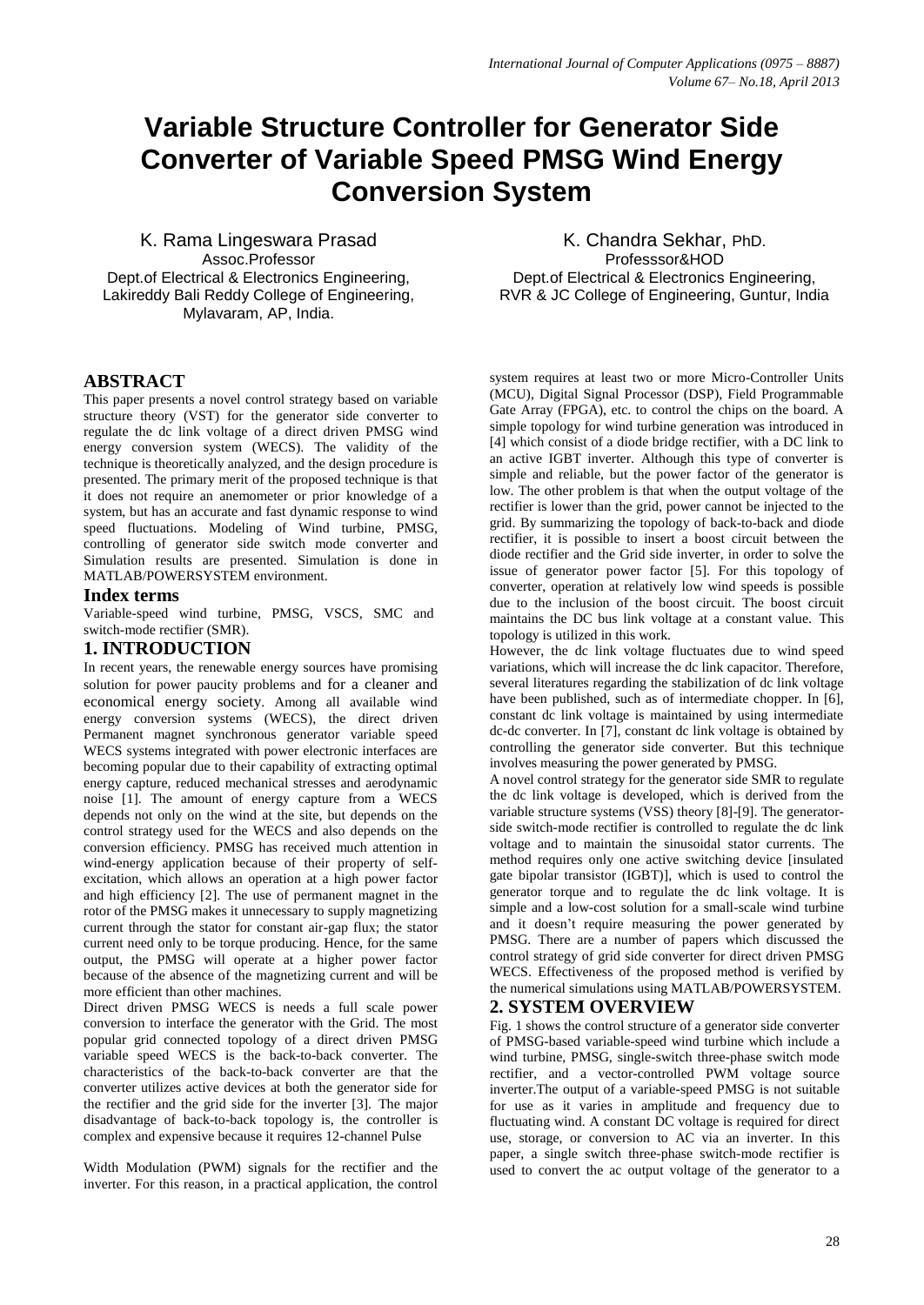constant DC voltage before conversion to AC voltage via an inverter. The single-switch three-phase switch-mode rectifier consists of a three-phase diode bridge rectifier and a dc to dc converter. The output of the switch-mode rectifier can be controlled by controlling the duty cycle of an active switch (such as IGBT) at any wind speed to control the DC link voltage.



**Fig 1. Wind turbine with diode rectifier and boost circuit**

#### **2.1 Wind Turbine Characteristics**

The amount of power captured by the wind turbine (power delivered by the rotor) is given by

$$
p_t = 0.5 \rho A C_p(\lambda, \beta) \times (v_w)^3 = 0.5 \rho A C_p \times \left(\frac{w_m R}{\lambda}\right)^3 \tag{1}
$$

where  $\rho$  is the air density (kilograms per cubic meter),  $v_{\omega}$  is the wind speed in meters per second, *A* is the blades' swept area, and  $C_p$  is the turbine-rotor-power coefficient, which is a function of the tip-speed ratio ( $\lambda$ ) and pitch angle ( $\beta$ ).  $\omega_m$  = rotational speed of turbine rotor in mechanical radians per second, and  $R =$  radius of the turbine. The coefficient of performance of a wind turbine is influenced by the tip-speed to wind-speed ratio, which is given by

$$
\text{TSR} = \lambda = (\omega_{\text{m}} R / v_{\text{w}}) \tag{2}
$$

The wind turbine can produce maximum power when the turbine operates at maximum  $C_p$  (i.e., at  $C_{p\_opt}$ ). Therefore, it is necessary to keep the rotor speed at an optimum value of

the tip-speed ratio  $\lambda_{\text{opt}}$ . If the wind speed varies, the rotor speed should be adjusted to follow the change.The target optimum power from a wind turbine can be written as

$$
P_{m\_opt} = 0.5 \rho A C_{p\_opt} \times \left(\frac{w_{m\_opt}R}{\lambda_{opt}}\right)^3 = K_{opt}(w_{m\_opt})^3 \tag{3}
$$
  
Where

$$
K_{opt} = 0.5 \rho A C_{p\_opt} \times \left(\frac{R}{\lambda_{opt}}\right)^3
$$
(4)

$$
W_{\text{m\_opt}} = \frac{\omega_{\text{opt}}}{R} V_{\text{w}} = K_{\text{w}} V_{\text{w}}
$$
 (5)

Therefore, the target optimum torque can be given by  $T_{\text{m} \text{ out}} = K_{\text{opt}}(w_{\text{m} \text{ out}})$  $\overline{c}$ (6)

The mechanical rotor power generated by the turbine as a function of the rotor speed for different wind speed is shown in Fig.2. The optimum power is also shown in this figure. The optimum power curve  $(P_{\text{opt}})$  shows how maximum energy can be captured from the fluctuating wind. The function of the controller is to keep the turbine operating on this curve, as the wind velocity varies. It is observed from this figure that there is always a matching rotor speed which produces optimum power for any wind speed. If the controller can properly follow the optimum curve, the wind turbine will produce maximum power at any speed within the allowable range. The optimum torque can be calculated from the optimum power given by (6). For the generator speed below the rated maximum speed, the generator follows (6).



**Fig.2. Mechanical power generated by the turbine as a function of the rotor speed for different wind speeds.**

#### **2.2. PMSG Model**

Basically, the mass model of a PMSG is the same as that of a permanent magnet synchronous motor (PMSM). The voltage and torque equations of the PMSM in the *d − q*  reference frames are given by the following equations [10- 13]:

$$
v_d = R_a i_d + L_d \frac{di_d}{dt} - \omega_c L_q i_q \tag{7}
$$

$$
v_q = R_a i_q + L_q \frac{u_q}{dt} + \omega_c L_d i_d + \omega_c K
$$
  
\n
$$
T_e = p\{Ki_q + (L_d - L_q)i_d i_q\}
$$
\n(8)

where  $v_d$  and  $v_q$  are the *dq*-axis voltages,  $i_d$  and  $i_q$  are the *dq*axis currents,  $R_a$  is the stator resistance,  $L_d$  and  $L_q$  are the  $dq$ axis inductances,  $\omega_e$  is the generator rotational speed, *K* is the permanent magnetic flux, and *p* is the number of pole pairs. Generating operation starts when the electromagnetic torque *Te* is negative. The motion equation of the PMSG is given as follows:

$$
T_e = T_{\omega} + J_{eq} \frac{d\omega_m}{dt} + \omega_m D \tag{10}
$$

**3. CONTROL OF SMR FOR CONSTATNT DC-LINK VOLTAGE**

The control objective is to control the duty cycle of the switch in Fig. 2 to regulate the DC link voltage. Control of switch-mode power supplies can be difficult, due to their intrinsic non-linearity. In fact, control should ensure system stability in any operating conditions and good transient and steady state performances in terms of rejection of wind velocity disturbances and decrease the effect of parameter variations (robustness). A different approach, which complies with the non-linear nature of switch-mode power rectifier, is represented by the sliding mode control, which is derived from the variable structure systems (VSS) theory.

#### **3.1. Control of Variable Structure Systems**

 VSS are systems whose physical structure is changed intentionally during the time in accordance with a preset structure control law. The instants at which the changing of the structure occur are determined by the current state of the system. From this point of view, switch-mode power supplies represent a particular class of VSS, since their structure is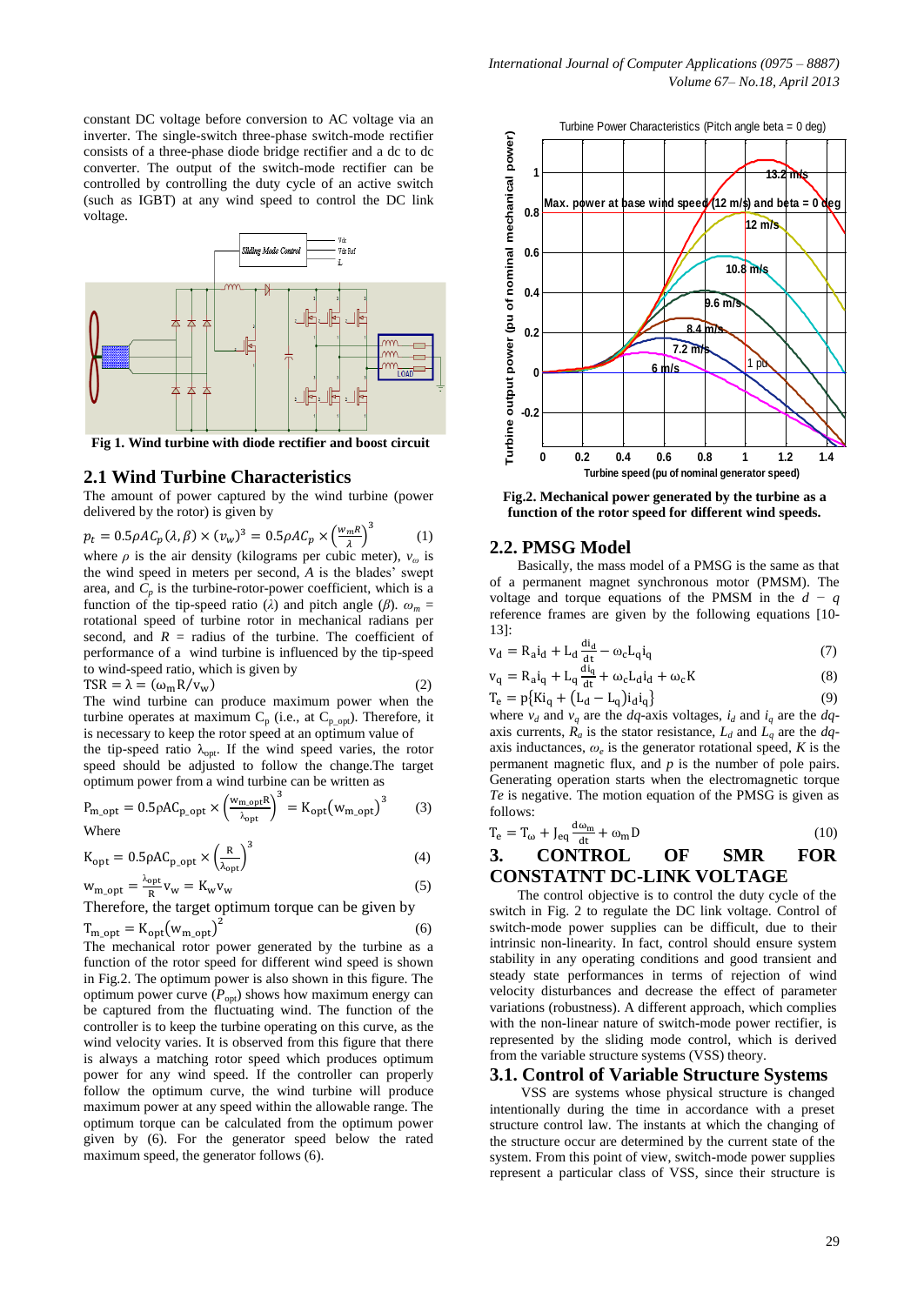periodically changed by the action of controlled switches and diodes. During the control process, the structure of the control system varies from one structure to another thus earning the name *variable structure control* (VSC)*.*

VSC is a high-speed switching feedback control resulting in a sliding mode. For example, the gains in each feedback path switch between two values according to a rule that depends on the value of the state at each instant. The purpose of the switching control law is to drive the nonlinear plant's states trajectory on this surface for all subsequent time. This surface is called S*witching Surface*. When the plants state trajectory is "above" the surface, feedback path has one gain and a different gain if the trajectory drops "below" the surface. This surface defines the proper rule for switching. The surface is also called *Sliding Surface* because, ideally speaking, once intercepted, the switching control maintains the plant's state trajectory on the surface for all subsequent time and the plant's state trajectory along this surface. The plant dynamics restricted to this surface represent the controlled system behavior.

A VSC control design breaks into two phases.

- The first phase is to design or choose a switching surface so that the plant state trajectory restricted to the surface has desired dynamics.
- The second phase is to design a switched control that will drive the plant state to the switching surface and maintain into on the surface upon interception.

 A lyapunov approach is used to characterize this second design phase. Here a generalized lyapunov function, that characterizes the motion of the state trajectory to the surface, is defined in terms of the surface. For each chosen switched control structure, one chooses the "gains" so that the derivative of this lyapunov function is negative definite, thus guaranteeing motion of the state trajectory to the surface. To emphasize the important role of the Sliding mode, the control is also called *Sliding mode control.* It should be noted that a variable structure control system can be devised without a sliding mode, but such system does not possess the associated merits.

#### **3.2. System Model, and Control Structure**

Let us consider now a class of systems with a state model nonlinear in the state vector x(.) and linear in the control vector u(.) in the form

$$
x(t) \in R^m \tag{11}
$$

Where  $x(t) \in R^m$ , and  $B(x, t) \in R^{n \times m}$  further, each entry in  $f(x,t)$  and  $B(x,t)$  is assumed continuous with a bounded continuous derivative with respect to x.

The first phase is to designed or chooses a switch surface so that the plant state trajectory restricted to the surface has desired dynamics. According to the Sliding mode control theory [8], all state variables area sensed, and the states are multiplied by proper gains  $K_i$  and added together to form the sliding function  $\sigma(x, t)$  hysteretic block maintains this function to zero, so that we can define sliding surface as:

$$
\sigma(x, t) = \sum_{i=1}^{N} K_i x_i = 0 \tag{12}
$$

Where N is the system order (number of state variables) For second order systems

$$
\sigma = \mathbf{x}_1 + \tau \mathbf{x}_2 \tag{13}
$$

This is a linear combination of the two state variables. In the phase plane, equation  $\sigma = 0$  represents a line, called sliding line, passing through the origin (Which is the final equilibrium point for the system).

We now define the following control strategy

If 
$$
\sigma > +\beta \Rightarrow u = 0
$$
 (14)  
If  $\sigma > -\beta \Rightarrow u = 1$ 

Where *β* define a suitable hysteresis band. In this way, the phase plane is divided in two regions separated by the sliding line, each associated to one of the two sub topologies defined by switch status *u*. When the system status is in P, Since we are in the region  $\sigma < -\beta$ , the switch is closed and the motion occurs along a phase trajectory corresponding to  $u=1$ . When the system status crosses the line  $\sigma = +\beta$ , according to (14),  $u=0$  and the system status follows a phase trajectory corresponding to  $u=1$ , observing that the phase trajectories, in proximity of the sliding line, are directed toward the line itself, the resulting motion is made by continuous commutations around the sliding line, so that the system status is driven to the final equilibrium point.

*International Journal of Computer Applications (0975 – 8887)*



**Fig.3. Sliding surface**

From this example, in the hypothesis of a suitable small value of *β*, two important conclusions arise

- When the system is in the sliding mode, its evolution is independent of the system parameters. It depends only on the sliding line chosen. In the example shown in Fig.3 the dynamic is of the first order with a time constant equal to τ.
- If N is the order of the original system, the dynamic of the controlled system in sliding mode has order N-1, since the state variables are constrained by the equation  $\sigma = 0$ .

Note that the switching frequency is determined by the amplitude of the hysteresis band  $\beta$ . The potentialities of this control technique in the application to switch to switch-mode power supplies are now evident: it exploits the intrinsic nonlinear nature of these converters and it is able to provide dynamic behaviors that are different from that of the substructures composing the system, and correspond to that of a reduced system.

#### **Switching surface design**

In the simple case of the second-order systems considered in the previous section, sliding mode control design requires only selection of parameter τ. Selection, must be done in order to ensure the following three constraints The *hitting condition*, which requires that the system trajectories cross the sliding line irrespective of their starting point in the phase plane; The *existence condition*, which requires that the system trajectories near the sliding line (in both regions) are directed toward the line itself; The *stability condition* of the system motion on the sliding line (i.e. the motion must be toward the equilibrium point).

#### **Existence Condition:**

The existence condition requires that the phase trajectories are directed toward the sliding surface in a small volume around the surface itself. It is achieved by defining the appropriate Lyapunov function  $V(x, t, \sigma)$ . For signal input systems it is ordinarily convenient to choose a Lyapunov function of the form  $V(x, t, \sigma) = 0.5\sigma^2(x)$ . To determine the gains necessary to drive the system state to the surface  $\sigma(t) = 0$ , they may be choose so that

$$
\dot{V}(x,t,\sigma) = 0.5 \frac{d\sigma^2}{dt} = \sigma(x) \frac{d\sigma(x)}{dt} = \sigma \dot{\sigma} < 0 \tag{15}
$$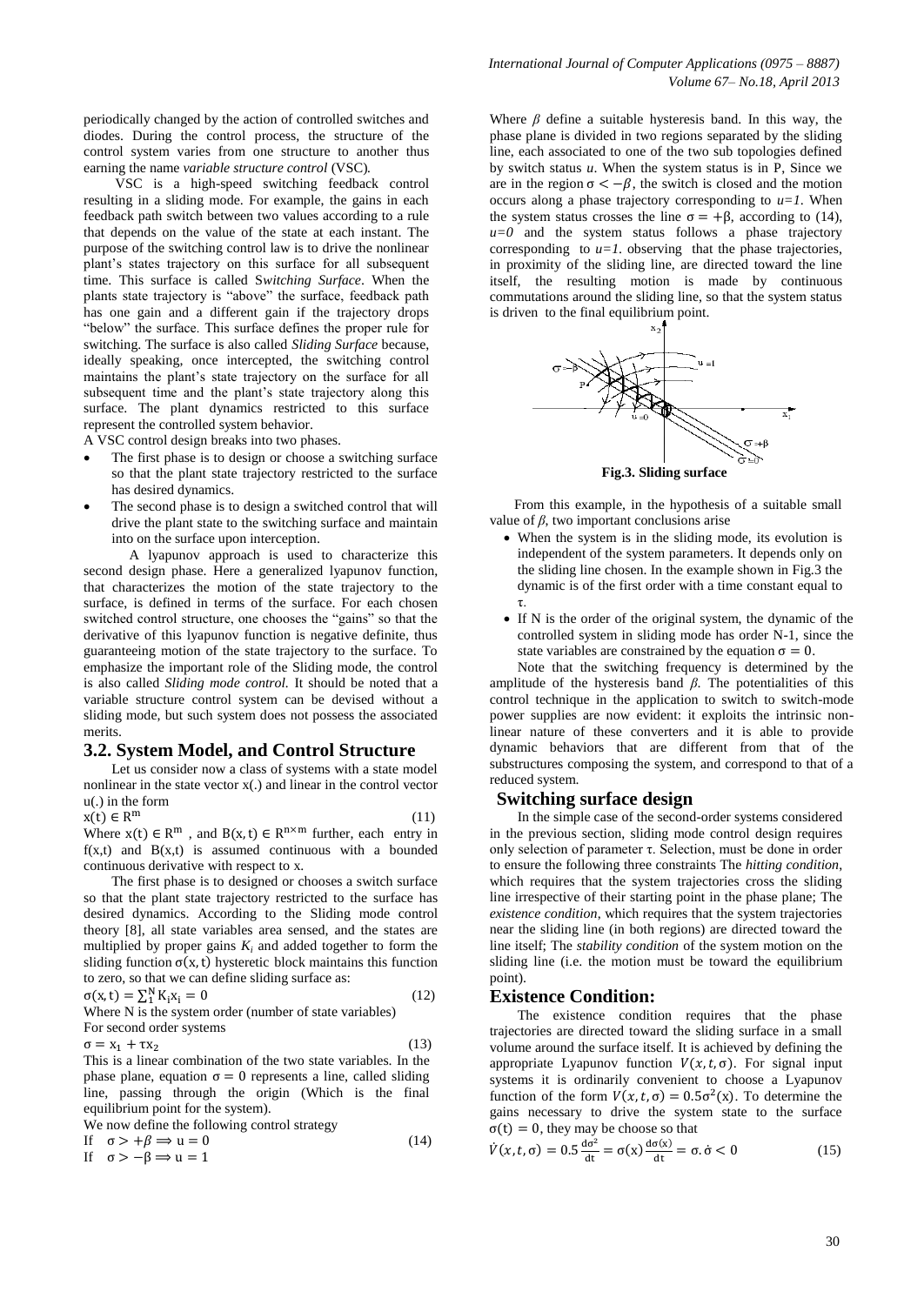Thus sliding mode does exist on a discontinuity surface whenever the distances to this surface and the velocity of its change  $\dot{\sigma}$  are of opposite signs, i.e. when

 $\lim_{x\to 0} \dot{\sigma} > 0$  and  $\lim_{x\to 0} \dot{\sigma} < 0$ 

## **Stability Condition**

Switching surface design is predicted upon knowledge of the system behavior in a sliding mode. This behavior depends on the parameters of the switching surface. In any case, achieving a switching-surface design requires analytically specifying the motion of the state trajectory in a sliding mode. The so called method of equivalent control is essential to this specification.

#### **Equivalent Control:**

Equivalent control constitute an equivalent input which, when exciting the system, produces the motion of the system on the sliding surface whenever the initial state is on the surface. Suppose at  $t_1$  the plant's state trajectory intercepts the switching surface, and a sliding mode exists. The existence of a sliding mode implies that, for all  $t \ge t_1$ ,  $\sigma(x(t), t) = 0$  and hence  $\dot{\sigma}(x(t), t) = 0$ . Using the chain rule, we define the equivalent control  $u_{ee}$  for system as the input satisfying

$$
\dot{\sigma} = \frac{\partial \sigma}{\partial t} + \frac{\partial \sigma}{\partial x} \dot{x} = \frac{\partial \sigma}{\partial t} + \frac{\partial \sigma}{\partial x} f(x, t) + \frac{\partial \sigma}{\partial x} B(x, t) u_{eq} = 0 \qquad (16)
$$

Assume that the matrix product  $\frac{\partial}{\partial x} B(x, t)$  is nonsingular for all t and x, and one can compute  $u_{eq}$  as

$$
\mathbf{u}_{\text{eq}} = -\left[\frac{\partial \sigma}{\partial \mathbf{t}} \mathbf{B}(\mathbf{x}, \mathbf{t})\right]^{-1} \left(\frac{\partial \sigma}{\partial \mathbf{t}} + \frac{\partial \sigma}{\partial \mathbf{x}} \mathbf{f}(\mathbf{x}, \mathbf{t})\right) \tag{17}
$$

Therefore, given that  $\sigma(x(t_1, t_1)) = 0$ , then for all  $t \ge t_1$ , the dynamics of the system on the switching surface will satisfy  $\dot{x}(t) =$ 

$$
\left[1 - B(x,t) \left[\frac{\partial \sigma}{\partial x} B(x,t)\right]^{-1} \frac{\partial \sigma}{\partial x}\right] f(x,t) - B(x,t) \left[\frac{\partial \sigma}{\partial x} B(x,t)\right]^{-1} \frac{\partial \sigma}{\partial t} \tag{18}
$$

This equation represents the equivalent system dynamics on the sliding surface. The driving term is present when some form of tracking or regulation is required of the controlled system, e.g. when

$$
\sigma(x, t) = \sum_{1}^{N} K_{i}x_{i} + r(t) = 0
$$
\nWith  $r(t)$  serving as a "reference" signal.

\n(19)

## **3.3. Physical Meaning of the Equivalent Control**

A real control always includes a slow component to which a high rate component maybe added. So decompose the control structure as

$$
u(x, t) = u_{eq}(x, t) = u_N(x, t)
$$
 (20)

Where  $u_{eq}$  is only valid on the sliding surface and  $u_N$  assures the existence of a sliding mode. And  $u_N$  is defined as

$$
u_N(x, t) = sgn(\sigma)
$$
  
Where sgn(\sigma) =  $\frac{\sigma}{|\sigma|}$  (21)

Since a control plant is a dynamic object, its behavior is largely determined by the slow component while its response to the high rate component is negligible. On the other hand, the equivalent control method demands a substitution of the real control in the motion Eq (20) with a continuous function *ueq- (x,t)*, which does not contain any high rate component. The equivalent control equals the slow component of the real control i.e. average control value and may be measured by a first order linear filter provided its time constant is small enough as compared with the slow component, yet large enough to filter out the high rate component and approximately matched with the boundary layer width.

## **3.4.DC Link Voltage Regulation using Sliding Mode Control**

The control objective of the regulation problem is to drive the states to zero. When matched uncertainty alone is present, the nominal linear system representation is considered when designing the switching function. In this work a new variation of Sliding mode control of SMR based on Quasi-Steady-State is proposed.

#### **System Model**

Taking into account that the cut-off frequency of the filter is much higher the line frequency, the resulting close loop dynamic behavior of the boost Power Factor Correction rectifier can be approximated by the following relations:

$$
i_s = i_L sgn(V_s)
$$
\n
$$
i_d = i_L J L U L U L V (23)
$$
\n(22)

$$
L\frac{du_L}{dt} = |V_s| - V_o \cdot u_{eq}
$$
\n
$$
C\frac{dv_o}{dt} = \frac{V_o}{V_o} \tag{24}
$$

 $C^{\underline{d}}$ d  $\frac{v_0}{R}$  (24) Where  $u_{eq}$  is the average values of the control variable  $u (u=0)$ 

when switch is on and  $u=1$  when switch is off),  $i<sub>L</sub>$  is the boost inductor current,  $i_s$  is the AC source current,  $V_o$  is the boost converter output voltage  $V_s$  is the AC rms voltage.

## **Controller Design**

The input current of a Active Power Factor Correction must fallow the shape the line voltage as a resistor, and simultaneously, the average value of the output voltage  $(\langle V_o \rangle)$  must be regulated to a reference value  $(V_{o,ref})$ . both control goals be achieved if the input current satisfies the following relation.

$$
i_{\rm L} = \frac{|V_{\rm s}|}{R_{\rm eq}}\tag{25}
$$

Where  $i_L$  is the inductor current of the converter and  $R_{eq}$  is the emulated resistor the values of which are related to the input power and the output voltage. The value of *Req* must be controlled to make the average value  $\langle V_o \rangle$  follow a reference value  $V_{o, ref}$ . The control scheme consists of both an outer control loop, which regulates the value of the emulated resistor, and an inner control loop, which is used to make the input current follow a reference value $\frac{|V_s|}{r}$  $\frac{|v_{S}|}{R_{eq}}$ .

To implement the relation of Eq. (25), avoiding the sensing of the line voltage and the use of an analogue multiplier, the quasi-steady-state approach is considered. According to the approach, the ratio between the line and the output voltage can be approximated by the voltage conversion ratio of a DC/DC boost converter. Therefore, the following relationship can be used in the control design

$$
\frac{|V_0|}{|V_s|} \approx \frac{1}{\langle u \rangle} \tag{26}
$$

Where  $\langle u \rangle$  is the average value of the control variable u during a switching period  $(u=0$  when switch is on and  $u=1$ when switch is off).

Substituting Eq.(26) for Eq.(27) yields a new expression of the control goal is

$$
i_{\rm L} = \frac{V_o \cdot \overline{\alpha} \cdot \overline{\alpha}}{R_{\rm eq}} \tag{27}
$$

Taking into the account that  $i_L$  and  $V_o/R_{eq}$  are nearly constant during a switching period, the relation eq. can be approximated by

$$
\langle i_L - K, u \rangle \approx 0 \tag{28}
$$
\n
$$
H_{\text{tot}}(\alpha)(i - K, u) \approx 0 \tag{29}
$$

 $H_{LP}(s)(i_L - K u) \approx 0$ Where K is defined as  $V_0/R_{eq}$ , and it is the new control variable which is used to regulate the output voltage. In order

to achieve the unity-power-factor, the expression (28) must be satisfied when the sliding regime is reached. The expression of this required sliding surface can be deduced by identifying the invariance condition  $\sigma = 0$  with Eq.(28).

 $\sigma = H_{LP}(s)(i_L - K \cdot u)$  (30) Note that this sliding surface will satisfy the transversal condition if  $H_{LP}(s)$  is the first order low pass filter  $(H_{LP}(s) = s_o/s + s_o)$ , it can be used to calculating the average value of  $i_L - K$ . u during a switching period. The control law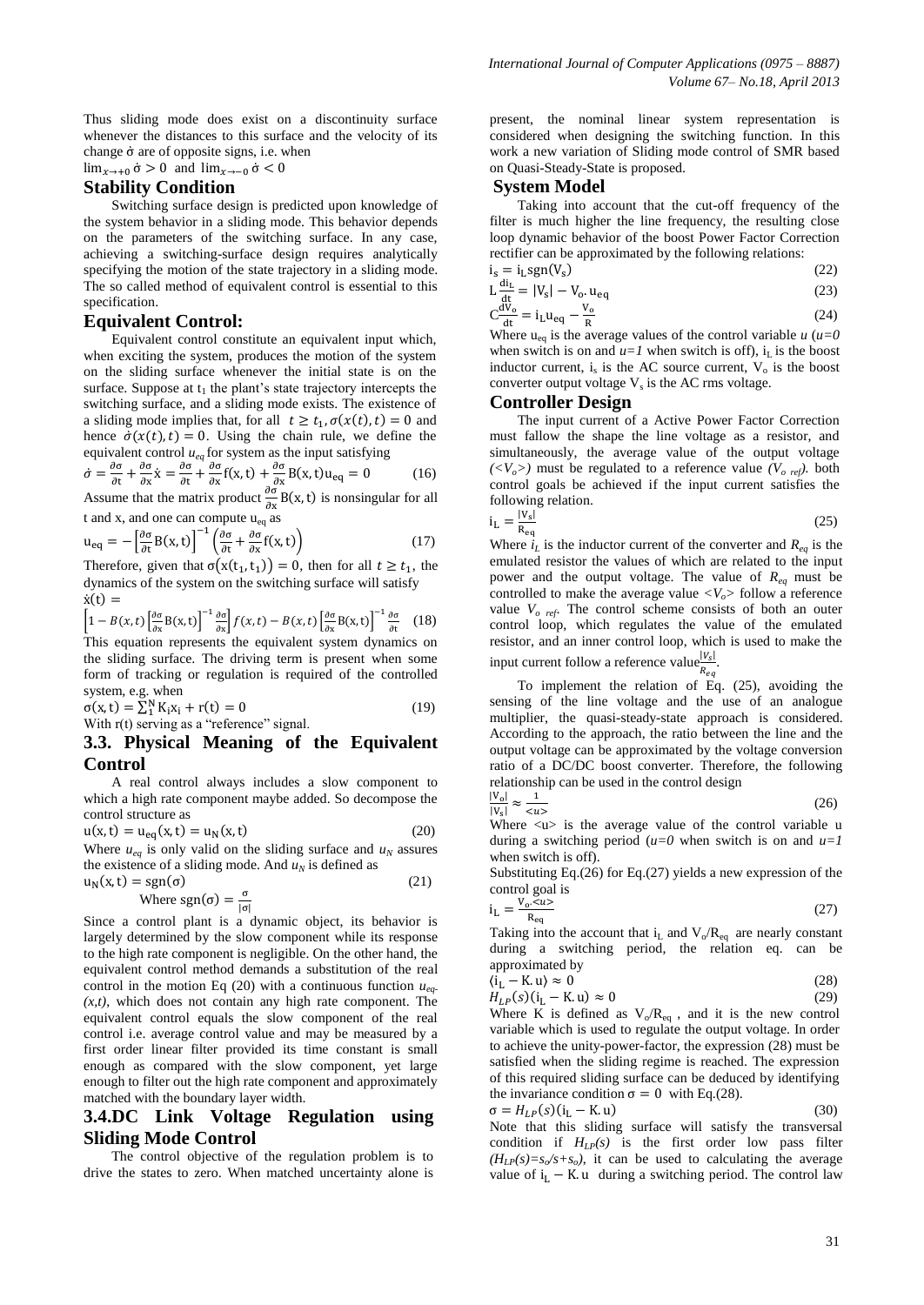associated with this surface is deduced by using the reaching condition,  $\sigma \dot{\sigma} < 0$  [8], which yields

$$
u = \begin{cases} 1 & \dots & \dots & \text{when } \sigma > 0 \\ 0 & \dots & \dots & \text{when } \sigma < 0 \end{cases}
$$

Moreover, a proportional-integral control of K has been used to make the output voltage be regulated to a reference value *Vo ref.*

$$
K = K_{p}(V_{\text{oref}} - V_{o}) + K_{I} \int_{0}^{t} (V_{\text{oref}} - V_{o}) d\tau
$$
\n(31)

Fig.1 shows the block diagram of proposed controller. In order to implement the proposed sliding surface, a first order low-pas filter, an analog multiplexer, and a proportional integral controller are required. Finally, the state of the switch is determined by a hysteresis comparator, according to the control law deduced above.

## **4. RESULTS AND DISCUSSION**

The model of the PMSG-based variable-speed windturbine system of Fig. 1 is built using Matlab/Simpowersystem simulation software. The simulation model is developed based on a 6-kW permanent-magnet synchronous machine. The power converter and the control algorithm are also implemented and included in the model. Fig. 4 shows the response of the system for a step change of wind speed from 10(0.2Sec) to 12(0.4Sec) to 9 m/s(0.6Sec), and then back to 10 m/s. Fig. 4 shows the dc-link voltage, PMSG stator voltage, PMSG stator current. It is seen from Fig. 4(a) dc link voltage is well maintained at a constant-load condition.





## **5. CONCLUSION**

A novel control strategy for a direct-drive PMSG variable speed wind turbine has been presented in this paper. A simple control strategy for the generator-side converter to regulate the dc link voltage is discussed and implemented using MATLAB/Simpowersystem simulation software. The proposed controller is capable of maintaining the constant dc link voltage of the variable-speed wind turbine under fluctuating wind. The simulation results demonstrate that the controller works very well and shows very good dynamic and steady-state performance.

#### **6. REFERENCES**

[1]. H. Polinder, F. F. A. Van der Pijl, G. J. de Vilder, and P. J. Tavner, "Comparison of direct-drive and geared generator concepts for wind turbines,"*IEEE Trans. Energy Convers.*, vol. 3, no. 21, pp. 725–733, Sep. 2006